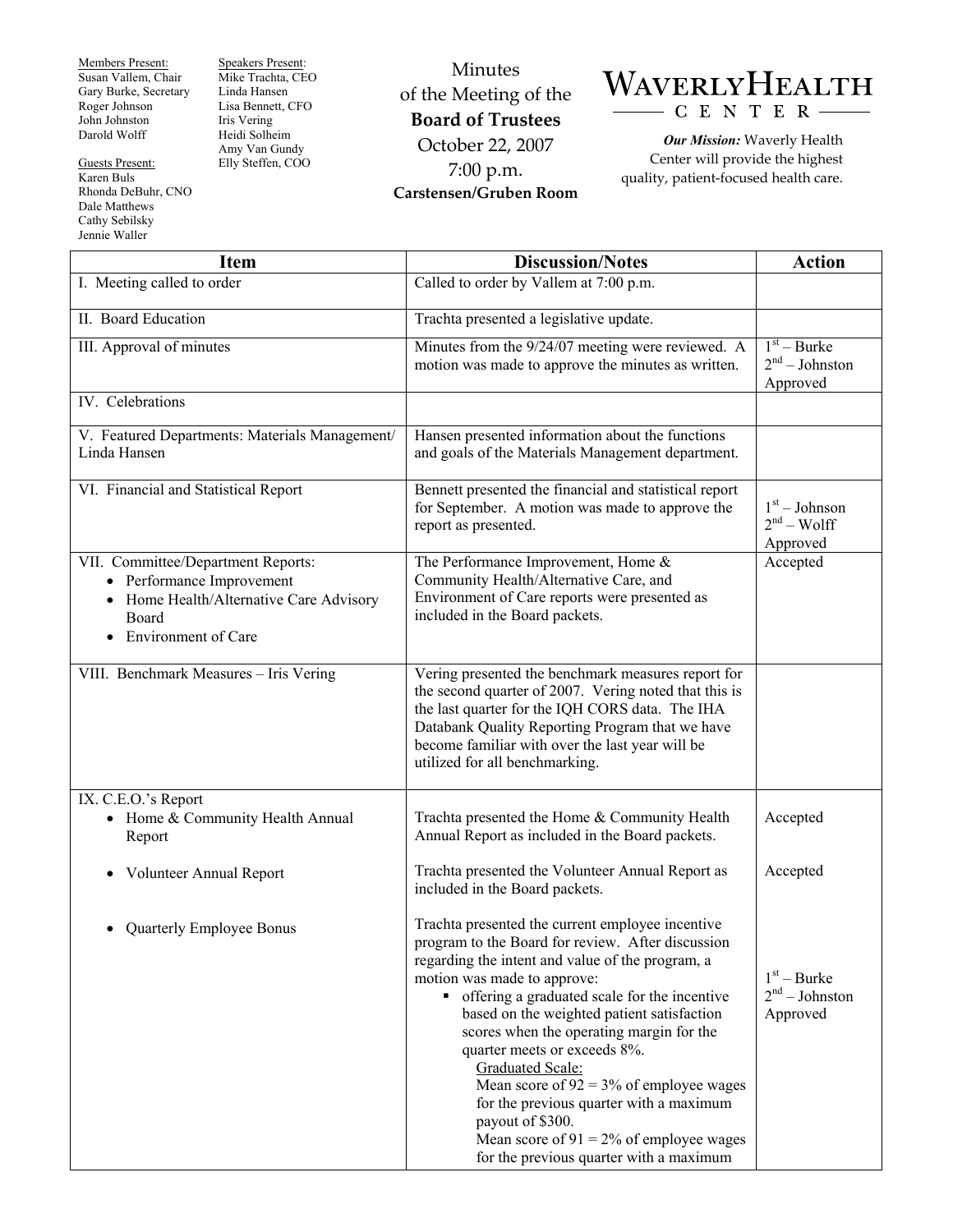|                                                                                                                                                                                                                                                                                           | payout of \$200.                                                                                                                                                                                                                                                                                                                                                                                                                                                                                                                                                                                                                                                                                                                                                                                                                                                                                                                                                           |                                             |
|-------------------------------------------------------------------------------------------------------------------------------------------------------------------------------------------------------------------------------------------------------------------------------------------|----------------------------------------------------------------------------------------------------------------------------------------------------------------------------------------------------------------------------------------------------------------------------------------------------------------------------------------------------------------------------------------------------------------------------------------------------------------------------------------------------------------------------------------------------------------------------------------------------------------------------------------------------------------------------------------------------------------------------------------------------------------------------------------------------------------------------------------------------------------------------------------------------------------------------------------------------------------------------|---------------------------------------------|
|                                                                                                                                                                                                                                                                                           | Mean score of $90 = 1\%$ of employee wages<br>for the previous quarter with a maximum<br>payout of \$100.<br>• payout of the employee incentive bonus for<br>the previous quarter according to the<br>graduated system - which would provide a<br>2% bonus.                                                                                                                                                                                                                                                                                                                                                                                                                                                                                                                                                                                                                                                                                                                |                                             |
| Legal Services<br>$\bullet$                                                                                                                                                                                                                                                               | Trachta reviewed the hospital's use of legal services<br>during the past year for issues relating to public<br>hospital status, employment contracts, leases, and<br>other miscellaneous requirements. Trachta proposed<br>securing the firm Gallagher, Langlas, and Gallagher<br>on retainer at a cost \$27,500 annually. Billable hours<br>over this amount would need prior approval. This<br>arrangement would allow us to build a relationship<br>with a local firm that has a lot of hospital related<br>experience. Trachta reported that the hospital will<br>continue to utilize the services of current legal<br>counsel when appropriate for hospital matters in<br>which they have historical experience. Trachta also<br>reported that we may have to use firms out of the<br>area upon occasion when specific expertise is<br>required. The Board discussed the benefits of this<br>arrangement and agreed that Trachta should proceed<br>with the retainer. |                                             |
| X. Medical Staff Report - Dr. Darnold                                                                                                                                                                                                                                                     | No report – Dr. Darnold presently providing service<br>in the ER.                                                                                                                                                                                                                                                                                                                                                                                                                                                                                                                                                                                                                                                                                                                                                                                                                                                                                                          |                                             |
| XI. Performance Indicators - Amy Van Gundy                                                                                                                                                                                                                                                | Van Gundy presented the performance indicators<br>report which included information on financial<br>performance indicators, operating performance<br>indicators, and quality and satisfaction indicators.                                                                                                                                                                                                                                                                                                                                                                                                                                                                                                                                                                                                                                                                                                                                                                  |                                             |
| XII. Press Ganey Patient Satisfaction Survey<br>Reports - Heidi Solheim                                                                                                                                                                                                                   | Solheim presented the Press Ganey Patient<br>Satisfaction Survey quarterly reports (Inpatient,<br>Outpatient, Surgery and ER) and the data collected<br>from the R.O.N.G. forms (Record of<br>Negativity/Grievance).                                                                                                                                                                                                                                                                                                                                                                                                                                                                                                                                                                                                                                                                                                                                                       |                                             |
| XIII. Construction Report                                                                                                                                                                                                                                                                 | Steffen reported that the estimated completion date<br>for the rooftop garden is January 10, 2008.                                                                                                                                                                                                                                                                                                                                                                                                                                                                                                                                                                                                                                                                                                                                                                                                                                                                         |                                             |
| XIV. Old Business                                                                                                                                                                                                                                                                         | None.                                                                                                                                                                                                                                                                                                                                                                                                                                                                                                                                                                                                                                                                                                                                                                                                                                                                                                                                                                      |                                             |
| XV. New Business<br>• Provisional Appointment to Medical Staff:<br>Paul McCaughey, M.D. - Courtesy,<br>ER, EPA<br>Reappointments to Medical Staff:<br>$\bullet$<br>Cristina Pasarin, M.D. - Consulting,<br>Internal Medicine, Covenant<br>Provisional to Regular Privileges:<br>$\bullet$ | Trachta presented the provisional appointment and<br>reappointments to the Medical Staff, and provisional<br>to regular appointments on the Medical Staff, and<br>voluntary resignations from Medical Staff as listed at<br>left. The files have been reviewed by the Executive<br>Committee of the Medical Staff. The Executive<br>Committee recommends approval. A motion was<br>made to approve the items as individually considered<br>and recommended by the Executive Committee of                                                                                                                                                                                                                                                                                                                                                                                                                                                                                   | $1st - Wolf$<br>$2nd - Johnson$<br>Approved |
| Stephanie Wieman, M.D. - Courtesy,<br>ER, EPA<br>Charles Brindle, M.D. - Courtesy, ER,<br>٠<br>EPA                                                                                                                                                                                        | the Medical Staff.                                                                                                                                                                                                                                                                                                                                                                                                                                                                                                                                                                                                                                                                                                                                                                                                                                                                                                                                                         |                                             |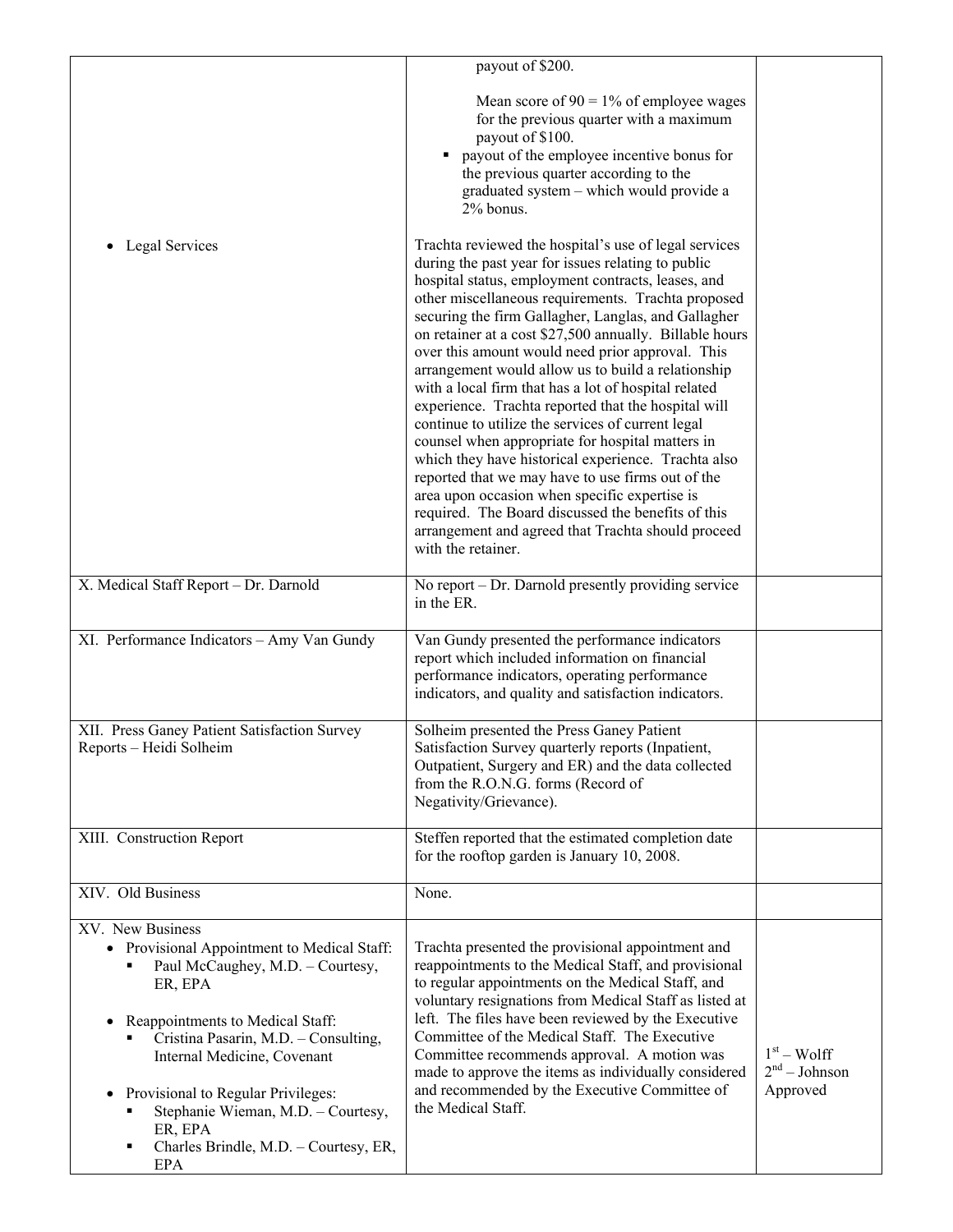| <b>Voluntary Resignation of Privileges:</b><br>Waqas Ali, M.D. - Consulting,<br>Internal Medicine, IHS<br>Matthew Roes, M.D. - Courtesy, ER,<br>٠<br>EPA                                                                                                                                              |                                                                                                                                                                                                                                                                                                                                                                                                                                                                                                                                                                                                                                                                                                  |                                               |
|-------------------------------------------------------------------------------------------------------------------------------------------------------------------------------------------------------------------------------------------------------------------------------------------------------|--------------------------------------------------------------------------------------------------------------------------------------------------------------------------------------------------------------------------------------------------------------------------------------------------------------------------------------------------------------------------------------------------------------------------------------------------------------------------------------------------------------------------------------------------------------------------------------------------------------------------------------------------------------------------------------------------|-----------------------------------------------|
| New/Revised Policies:<br>Administration of Intravenous<br>Moderate Sedation (IVMS)/Patient<br>Care<br>Ambulatory Blood Pressure<br>٠<br>Monitoring (ABPM)/Respiratory<br>Therapy<br>Nursing Reassessment/Med/Surg<br>٠<br><b>Contracted Services/HR</b><br>٠<br>Massage Therapy/Health Promotion<br>٠ | Trachta presented the new/revised policy statements<br>as listed at left, and included in the Board packets.<br>The policies have been reviewed by the Executive<br>Committee of the Medical Staff and are<br>recommended for approval. A motion was made to<br>approve the policies as written and individually<br>considered.                                                                                                                                                                                                                                                                                                                                                                  | $1st - Burke$<br>$2nd - Johnston$<br>Approved |
| Finance Committee<br>Capital Request - eClinical Works<br>Peripherals<br>Capital Request - Backup Server<br>п<br>Capital Request - ER EKG Machine<br>٠<br>Capital Request - C550 Bizhub<br>٠                                                                                                          | Trachta reported that the Finance Committee met on<br>10/15/07. Minutes from said meeting were included<br>in the Board packets. Trachta presented the<br>following capital request:<br>eClinical Works Peripherals at a cost not to<br>exceed \$45,947.57<br>Backup Server at a cost not to exceed<br>\$40,422.67<br>ER EKG Machine at a cost not to exceed<br>٠<br>\$11,438 - \$10,000 of which is being<br>contributed by the Auxiliary<br>C550 Bizhub at a cost not to exceed<br>٠<br>\$16,342.40<br>A motion was made to approve the capital requests<br>as presented.                                                                                                                      | $1st - Johnson$<br>$2nd - Burke$              |
| Capital Request FYI - Air<br>Conditioning Unit                                                                                                                                                                                                                                                        | Trachta reported that an air conditioning unit for IT<br>closet A has been purchased at a cost of \$5,565.00.                                                                                                                                                                                                                                                                                                                                                                                                                                                                                                                                                                                    | Approved                                      |
| <b>Charity Care Application</b>                                                                                                                                                                                                                                                                       | Bennett presented an application for charity care in<br>the amount of \$9,024.55. A motion was made to<br>approve the application as presented for 100% write-<br>off, including the balance from 2005.                                                                                                                                                                                                                                                                                                                                                                                                                                                                                          | $1st - Johnston$<br>$2nd - Wolf$<br>Approved  |
| <b>Budget Process</b>                                                                                                                                                                                                                                                                                 | Bennett reported that she has been doing some<br>research regarding the timing of our budget process.<br>According to the City of Waverly, they do not need<br>to have our budget information in March as we have<br>historically provided it. Bennett recommends<br>moving the budgeting process to begin in late March.<br>Final budget would be presented to the Board for<br>approval in May. Bennett reports that this more<br>timely budget process would allow for better<br>planning and provide increased accuracy. The Board<br>was in agreement that it would be in the hospital's<br>best interest to adjust the budgeting process to begin<br>in late March with completion in May. |                                               |
| <b>Executive Committee</b><br>9/26/07 - Database and Report Servers                                                                                                                                                                                                                                   | Trachta presented the minutes of the 9/26/07<br>Executive Committee meeting as included in the<br>Board packets. The Executive Committee acted to<br>approve the purchase of the database and report<br>servers at a cost not to exceed \$12,326.13.                                                                                                                                                                                                                                                                                                                                                                                                                                             |                                               |